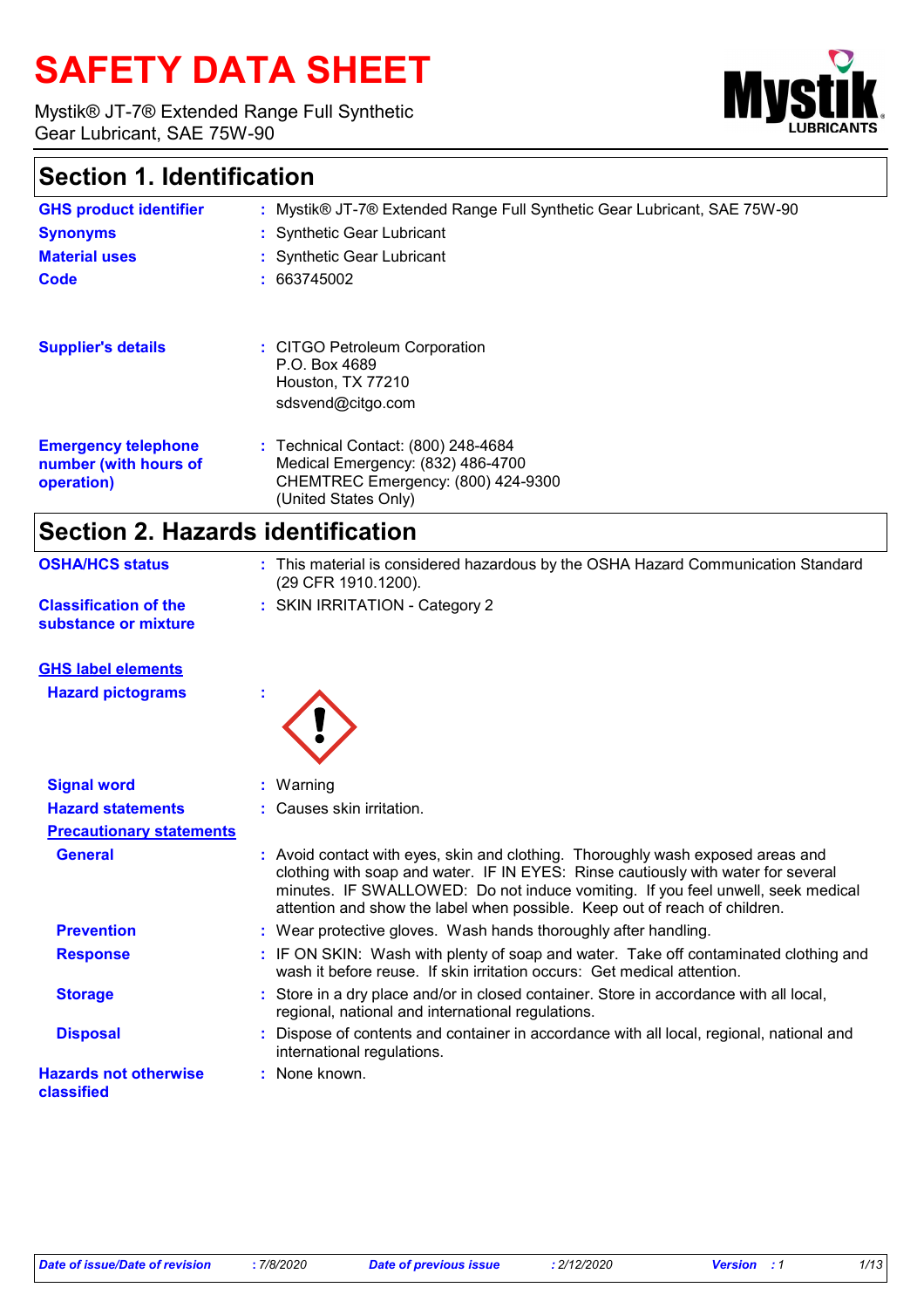### **Section 3. Composition/information on ingredients**

#### **Other means of identification Substance/mixture**

**:** Mixture

**:** Synthetic Gear Lubricant

#### **CAS number/other identifiers**

- 
- **CAS number :** Not applicable.

| <b>Ingredient name</b>                                                    | %          | <b>CAS number</b> |
|---------------------------------------------------------------------------|------------|-------------------|
| Lubricating oils (petroleum), C20-50, hydrotreated neutral oil-based      | 1≥50 - ≤75 | 72623-87-1        |
| Butene, homopolymer (products derived from either/or But-1-ene/But-2-ene) | 210 - ≤25  | 9003-29-6         |
| 1-Decene, tetramer, mixed with 1-decene trimer, hydrogenated              | 1≤10       | 68649-12-7        |
| 1-Dodecene polymer with 1-decene and 1-octene hydrogenated                | $\leq 10$  | 163149-28-8       |
| 1-Dodecene polymer with 1-decene, hydrogenated                            | $\leq 10$  | 151006-60-9       |
| Distillates (petroleum), hydrotreated heavy naphthenic                    | l≤3        | 64742-52-5        |

Any concentration shown as a range is to protect confidentiality or is due to process variation.

**There are no additional ingredients present which, within the current knowledge of the supplier and in the concentrations applicable, are classified as hazardous to health or the environment and hence require reporting in this section.**

**Occupational exposure limits, if available, are listed in Section 8.**

### **Section 4. First aid measures**

#### **Description of necessary first aid measures**

| <b>Inhalation</b><br>: Remove victim to fresh air and keep at rest in a position comfortable for breathing. If<br>not breathing, if breathing is irregular or if respiratory arrest occurs, provide artificial<br>respiration or oxygen by trained personnel. It may be dangerous to the person providing<br>aid to give mouth-to-mouth resuscitation. Get medical attention if adverse health effects<br>persist or are severe. If unconscious, place in recovery position and get medical<br>attention immediately. Maintain an open airway. Loosen tight clothing such as a collar,<br>tie, belt or waistband.<br><b>Skin contact</b><br>: Flush contaminated skin with plenty of water. Remove contaminated clothing and<br>shoes. Continue to rinse for at least 10 minutes. Get medical attention. Wash clothing<br>before reuse. Clean shoes thoroughly before reuse.<br><b>Ingestion</b><br>: Wash out mouth with water. Remove dentures if any. Remove victim to fresh air and<br>keep at rest in a position comfortable for breathing. Do not induce vomiting unless<br>directed to do so by medical personnel. If vomiting occurs, the head should be kept low<br>so that vomit does not enter the lungs. Get medical attention if adverse health effects<br>persist or are severe. Never give anything by mouth to an unconscious person. If<br>unconscious, place in recovery position and get medical attention immediately. Maintain<br>an open airway. Loosen tight clothing such as a collar, tie, belt or waistband.<br>Most important symptoms/effects, acute and delayed<br><b>Potential acute health effects</b><br>: No known significant effects or critical hazards.<br><b>Eye contact</b><br><b>Inhalation</b><br>: No known significant effects or critical hazards.<br>: Causes skin irritation.<br><b>Skin contact</b><br><b>Ingestion</b><br>: No known significant effects or critical hazards.<br>Over-exposure signs/symptoms<br><b>Eye contact</b><br>: Adverse symptoms may include the following:<br>pain or irritation<br>watering<br>redness<br><b>Inhalation</b><br>: No specific data.<br><b>Date of issue/Date of revision</b><br>: 7/8/2020<br>: 2/12/2020<br>2/13<br><b>Date of previous issue</b><br><b>Version</b> : 1 | <b>Eye contact</b> | : Immediately flush eyes with plenty of water, occasionally lifting the upper and lower<br>eyelids. Check for and remove any contact lenses. Continue to rinse for at least 10<br>minutes. Get medical attention. |
|--------------------------------------------------------------------------------------------------------------------------------------------------------------------------------------------------------------------------------------------------------------------------------------------------------------------------------------------------------------------------------------------------------------------------------------------------------------------------------------------------------------------------------------------------------------------------------------------------------------------------------------------------------------------------------------------------------------------------------------------------------------------------------------------------------------------------------------------------------------------------------------------------------------------------------------------------------------------------------------------------------------------------------------------------------------------------------------------------------------------------------------------------------------------------------------------------------------------------------------------------------------------------------------------------------------------------------------------------------------------------------------------------------------------------------------------------------------------------------------------------------------------------------------------------------------------------------------------------------------------------------------------------------------------------------------------------------------------------------------------------------------------------------------------------------------------------------------------------------------------------------------------------------------------------------------------------------------------------------------------------------------------------------------------------------------------------------------------------------------------------------------------------------------------------------------------------------------------------------------------------------------------|--------------------|-------------------------------------------------------------------------------------------------------------------------------------------------------------------------------------------------------------------|
|                                                                                                                                                                                                                                                                                                                                                                                                                                                                                                                                                                                                                                                                                                                                                                                                                                                                                                                                                                                                                                                                                                                                                                                                                                                                                                                                                                                                                                                                                                                                                                                                                                                                                                                                                                                                                                                                                                                                                                                                                                                                                                                                                                                                                                                                    |                    |                                                                                                                                                                                                                   |
|                                                                                                                                                                                                                                                                                                                                                                                                                                                                                                                                                                                                                                                                                                                                                                                                                                                                                                                                                                                                                                                                                                                                                                                                                                                                                                                                                                                                                                                                                                                                                                                                                                                                                                                                                                                                                                                                                                                                                                                                                                                                                                                                                                                                                                                                    |                    |                                                                                                                                                                                                                   |
|                                                                                                                                                                                                                                                                                                                                                                                                                                                                                                                                                                                                                                                                                                                                                                                                                                                                                                                                                                                                                                                                                                                                                                                                                                                                                                                                                                                                                                                                                                                                                                                                                                                                                                                                                                                                                                                                                                                                                                                                                                                                                                                                                                                                                                                                    |                    |                                                                                                                                                                                                                   |
|                                                                                                                                                                                                                                                                                                                                                                                                                                                                                                                                                                                                                                                                                                                                                                                                                                                                                                                                                                                                                                                                                                                                                                                                                                                                                                                                                                                                                                                                                                                                                                                                                                                                                                                                                                                                                                                                                                                                                                                                                                                                                                                                                                                                                                                                    |                    |                                                                                                                                                                                                                   |
|                                                                                                                                                                                                                                                                                                                                                                                                                                                                                                                                                                                                                                                                                                                                                                                                                                                                                                                                                                                                                                                                                                                                                                                                                                                                                                                                                                                                                                                                                                                                                                                                                                                                                                                                                                                                                                                                                                                                                                                                                                                                                                                                                                                                                                                                    |                    |                                                                                                                                                                                                                   |
|                                                                                                                                                                                                                                                                                                                                                                                                                                                                                                                                                                                                                                                                                                                                                                                                                                                                                                                                                                                                                                                                                                                                                                                                                                                                                                                                                                                                                                                                                                                                                                                                                                                                                                                                                                                                                                                                                                                                                                                                                                                                                                                                                                                                                                                                    |                    |                                                                                                                                                                                                                   |
|                                                                                                                                                                                                                                                                                                                                                                                                                                                                                                                                                                                                                                                                                                                                                                                                                                                                                                                                                                                                                                                                                                                                                                                                                                                                                                                                                                                                                                                                                                                                                                                                                                                                                                                                                                                                                                                                                                                                                                                                                                                                                                                                                                                                                                                                    |                    |                                                                                                                                                                                                                   |
|                                                                                                                                                                                                                                                                                                                                                                                                                                                                                                                                                                                                                                                                                                                                                                                                                                                                                                                                                                                                                                                                                                                                                                                                                                                                                                                                                                                                                                                                                                                                                                                                                                                                                                                                                                                                                                                                                                                                                                                                                                                                                                                                                                                                                                                                    |                    |                                                                                                                                                                                                                   |
|                                                                                                                                                                                                                                                                                                                                                                                                                                                                                                                                                                                                                                                                                                                                                                                                                                                                                                                                                                                                                                                                                                                                                                                                                                                                                                                                                                                                                                                                                                                                                                                                                                                                                                                                                                                                                                                                                                                                                                                                                                                                                                                                                                                                                                                                    |                    |                                                                                                                                                                                                                   |
|                                                                                                                                                                                                                                                                                                                                                                                                                                                                                                                                                                                                                                                                                                                                                                                                                                                                                                                                                                                                                                                                                                                                                                                                                                                                                                                                                                                                                                                                                                                                                                                                                                                                                                                                                                                                                                                                                                                                                                                                                                                                                                                                                                                                                                                                    |                    |                                                                                                                                                                                                                   |
|                                                                                                                                                                                                                                                                                                                                                                                                                                                                                                                                                                                                                                                                                                                                                                                                                                                                                                                                                                                                                                                                                                                                                                                                                                                                                                                                                                                                                                                                                                                                                                                                                                                                                                                                                                                                                                                                                                                                                                                                                                                                                                                                                                                                                                                                    |                    |                                                                                                                                                                                                                   |
|                                                                                                                                                                                                                                                                                                                                                                                                                                                                                                                                                                                                                                                                                                                                                                                                                                                                                                                                                                                                                                                                                                                                                                                                                                                                                                                                                                                                                                                                                                                                                                                                                                                                                                                                                                                                                                                                                                                                                                                                                                                                                                                                                                                                                                                                    |                    |                                                                                                                                                                                                                   |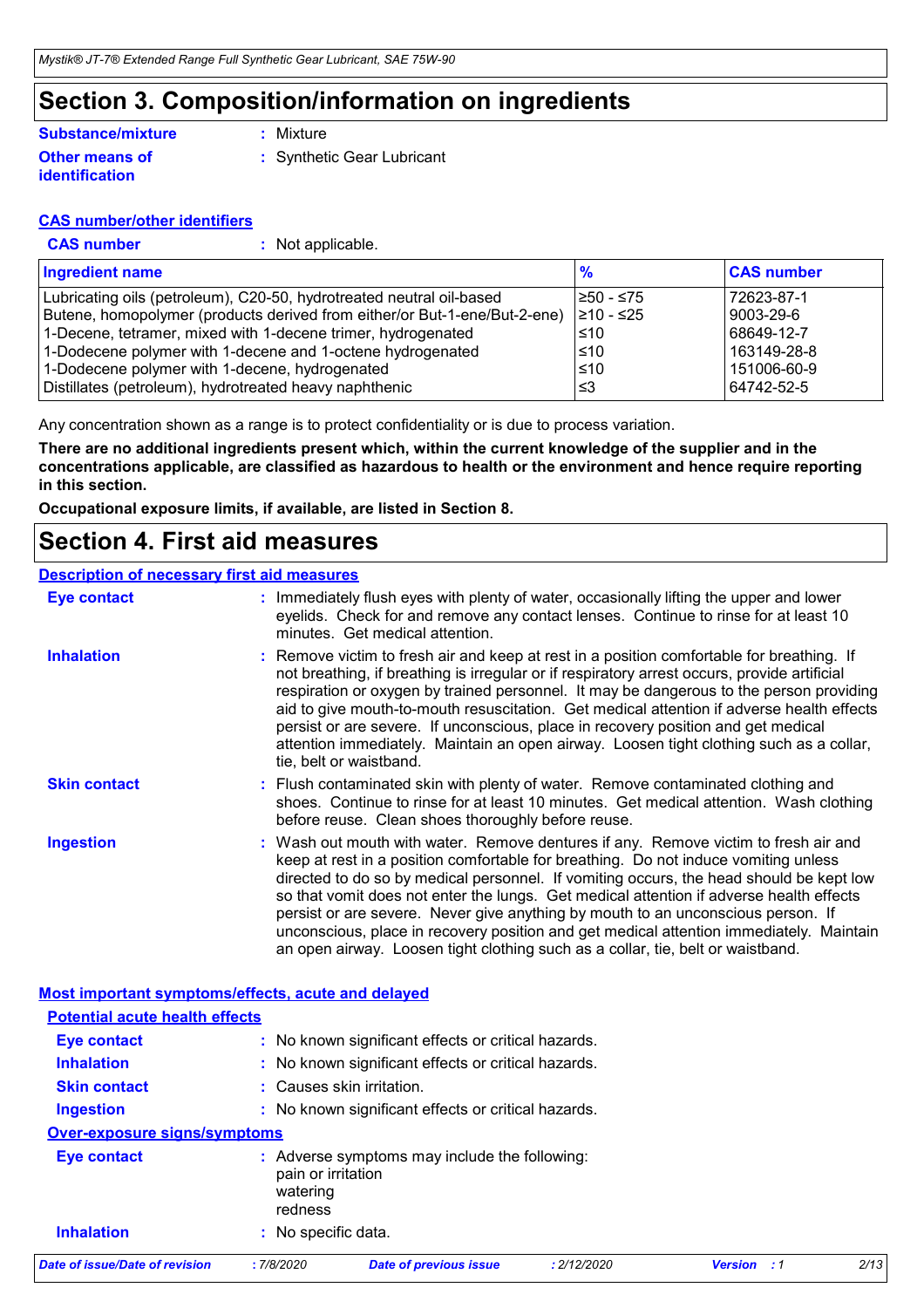### **Section 4. First aid measures**

| <b>Skin contact</b> | : Adverse symptoms may include the following:<br>irritation |
|---------------------|-------------------------------------------------------------|
|                     | redness                                                     |
| <b>Ingestion</b>    | : No specific data.                                         |
|                     |                                                             |

#### **Indication of immediate medical attention and special treatment needed, if necessary**

| <b>Notes to physician</b>         | : Treat symptomatically. Contact poison treatment specialist immediately if large<br>quantities have been ingested or inhaled.                                              |
|-----------------------------------|-----------------------------------------------------------------------------------------------------------------------------------------------------------------------------|
| <b>Specific treatments</b>        | : Treat symptomatically and supportively.                                                                                                                                   |
| <b>Protection of first-aiders</b> | No action shall be taken involving any personal risk or without suitable training. It may<br>be dangerous to the person providing aid to give mouth-to-mouth resuscitation. |

#### **See toxicological information (Section 11)**

### **Section 5. Fire-fighting measures**

| <b>Extinguishing media</b>                               |                                                                                                                                                                                                     |
|----------------------------------------------------------|-----------------------------------------------------------------------------------------------------------------------------------------------------------------------------------------------------|
| <b>Suitable extinguishing</b><br>media                   | : Use an extinguishing agent suitable for the surrounding fire.                                                                                                                                     |
| <b>Unsuitable extinguishing</b><br>media                 | : None known.                                                                                                                                                                                       |
| <b>Specific hazards arising</b><br>from the chemical     | : In a fire or if heated, a pressure increase will occur and the container may burst.                                                                                                               |
| <b>Hazardous thermal</b><br>decomposition products       | Decomposition products may include the following materials:<br>carbon dioxide<br>carbon monoxide                                                                                                    |
| <b>Special protective actions</b><br>for fire-fighters   | : Promptly isolate the scene by removing all persons from the vicinity of the incident if<br>there is a fire. No action shall be taken involving any personal risk or without suitable<br>training. |
| <b>Special protective</b><br>equipment for fire-fighters | Fire-fighters should wear appropriate protective equipment and self-contained breathing<br>apparatus (SCBA) with a full face-piece operated in positive pressure mode.                              |

### **Section 6. Accidental release measures**

#### **Personal precautions, protective equipment and emergency procedures**

| For non-emergency<br>personnel                        | : No action shall be taken involving any personal risk or without suitable training.<br>Evacuate surrounding areas. Keep unnecessary and unprotected personnel from<br>entering. Do not touch or walk through spilled material. Avoid breathing vapor or mist.<br>Provide adequate ventilation. Wear appropriate respirator when ventilation is<br>inadequate. Put on appropriate personal protective equipment. |  |
|-------------------------------------------------------|------------------------------------------------------------------------------------------------------------------------------------------------------------------------------------------------------------------------------------------------------------------------------------------------------------------------------------------------------------------------------------------------------------------|--|
| For emergency responders                              | If specialized clothing is required to deal with the spillage, take note of any information in<br>Section 8 on suitable and unsuitable materials. See also the information in "For non-<br>emergency personnel".                                                                                                                                                                                                 |  |
| <b>Environmental precautions</b>                      | : Avoid dispersal of spilled material and runoff and contact with soil, waterways, drains<br>and sewers. Inform the relevant authorities if the product has caused environmental<br>pollution (sewers, waterways, soil or air).                                                                                                                                                                                  |  |
| Methods and materials for containment and cleaning up |                                                                                                                                                                                                                                                                                                                                                                                                                  |  |
| $\sim$ $\blacksquare$                                 | $\mathcal{O}(1+1)$ . The contract of the contract of the contract of the contract of the contract of the contract of the contract of the contract of the contract of the contract of the contract of the contract of the contract o                                                                                                                                                                              |  |

#### Stop leak if without risk. Move containers from spill area. Dilute with water and mop up if water-soluble. Alternatively, or if water-insoluble, absorb with an inert dry material and place in an appropriate waste disposal container. Dispose of via a licensed waste disposal contractor. **Small spill :**

|  |  | Date of issue/Date of revision |  |
|--|--|--------------------------------|--|
|  |  |                                |  |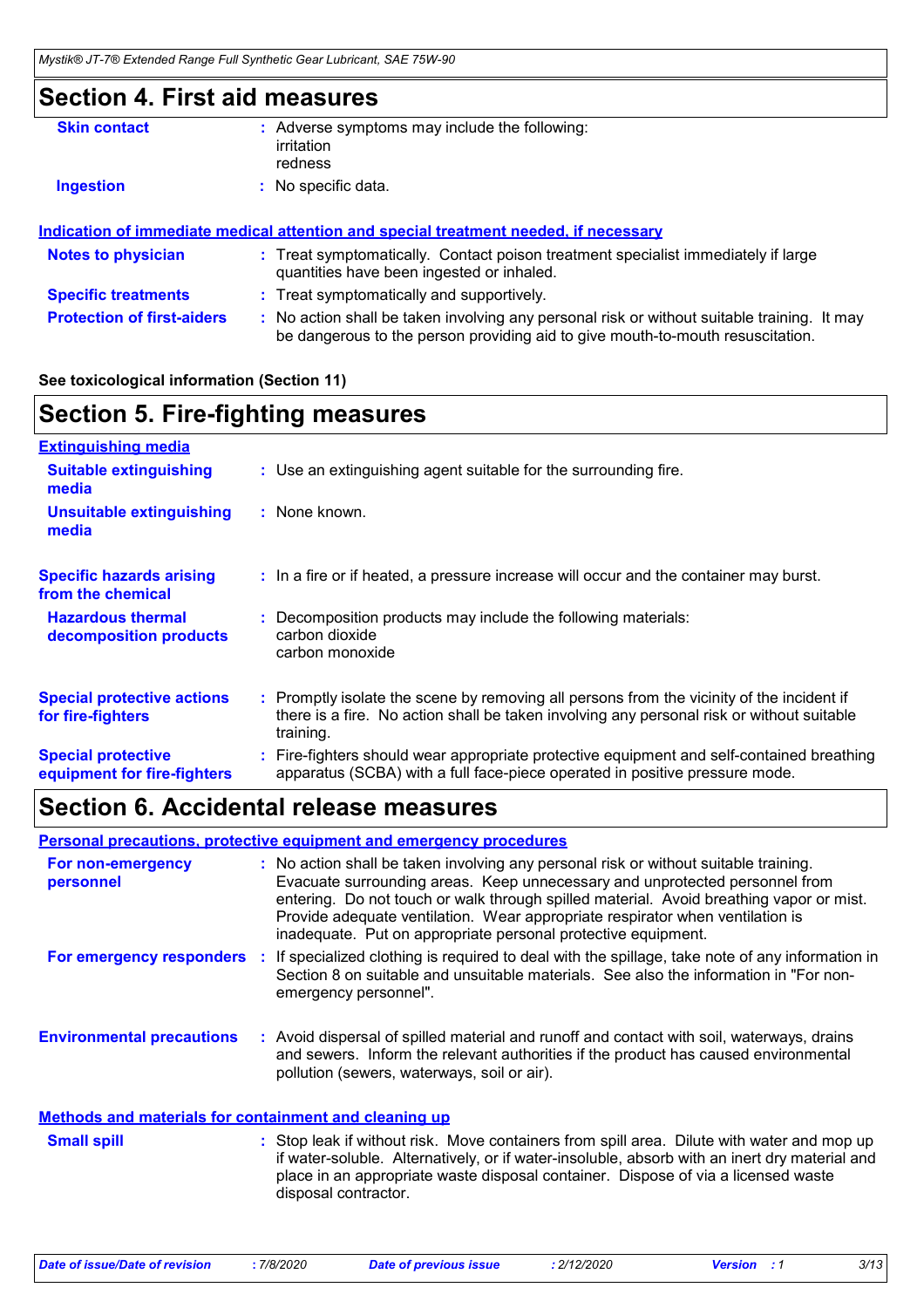### **Section 6. Accidental release measures**

| : Stop leak if without risk. Move containers from spill area. Approach release from<br><b>Large spill</b><br>upwind. Prevent entry into sewers, water courses, basements or confined areas. Wash<br>spillages into an effluent treatment plant or proceed as follows. Contain and collect<br>spillage with non-combustible, absorbent material e.g. sand, earth, vermiculite or<br>diatomaceous earth and place in container for disposal according to local regulations<br>(see Section 13). Dispose of via a licensed waste disposal contractor. Contaminated<br>absorbent material may pose the same hazard as the spilled product. Note: see |
|--------------------------------------------------------------------------------------------------------------------------------------------------------------------------------------------------------------------------------------------------------------------------------------------------------------------------------------------------------------------------------------------------------------------------------------------------------------------------------------------------------------------------------------------------------------------------------------------------------------------------------------------------|
| Section 1 for emergency contact information and Section 13 for waste disposal.                                                                                                                                                                                                                                                                                                                                                                                                                                                                                                                                                                   |

### **Section 7. Handling and storage**

| <b>Precautions for safe handling</b>                                             |                                                                                                                                                                                                                                                                                                                                                                                                                                                                                                                                                                                                                                                                                                                                                                 |
|----------------------------------------------------------------------------------|-----------------------------------------------------------------------------------------------------------------------------------------------------------------------------------------------------------------------------------------------------------------------------------------------------------------------------------------------------------------------------------------------------------------------------------------------------------------------------------------------------------------------------------------------------------------------------------------------------------------------------------------------------------------------------------------------------------------------------------------------------------------|
| <b>Protective measures</b>                                                       | : Put on appropriate personal protective equipment (see Section 8). Do not ingest. Avoid<br>contact with eyes, skin and clothing. Avoid breathing vapor or mist. Keep in the original<br>container or an approved alternative made from a compatible material, kept tightly<br>closed when not in use. Empty containers retain product residue and can be hazardous.<br>Do not reuse container.                                                                                                                                                                                                                                                                                                                                                                 |
| <b>Advice on general</b><br>occupational hygiene                                 | : Eating, drinking and smoking should be prohibited in areas where this material is<br>handled, stored and processed. Workers should wash hands and face before eating,<br>drinking and smoking. Remove contaminated clothing and protective equipment before<br>entering eating areas. See also Section 8 for additional information on hygiene<br>measures.                                                                                                                                                                                                                                                                                                                                                                                                   |
| <b>Conditions for safe storage,</b><br>including any<br><b>incompatibilities</b> | : Store in accordance with local regulations. Store in original container protected from<br>direct sunlight in a dry, cool and well-ventilated area, away from incompatible materials<br>(see Section 10) and food and drink. Keep container tightly closed and sealed until<br>ready for use. Containers that have been opened must be carefully resealed and kept<br>upright to prevent leakage. Do not store in unlabeled containers. Use appropriate<br>containment to avoid environmental contamination. See Section 10 for incompatible<br>materials before handling or use.<br>Bulk Storage Conditions: Maintain all storage tanks in accordance with applicable<br>regulations. Use necessary controls to monitor tank inventories. Inspect all storage |
|                                                                                  | tanks on a periodic basis. Test tanks and associated piping for tightness. Maintain the<br>automatic leak detection devices to assure proper working condition.                                                                                                                                                                                                                                                                                                                                                                                                                                                                                                                                                                                                 |

### **Section 8. Exposure controls/personal protection**

#### **Control parameters**

#### **Occupational exposure limits**

Lubricating oils (petroleum), C20-50, hydrotreated neutral oil-based **NIOSH REL (United States, 10/2016).**

TWA: 5 mg/m<sup>3</sup> 10 hours. Form: Mist STEL: 10 mg/m<sup>3</sup> 15 minutes. Form: Mist **ACGIH TLV (United States).** TWA: 5 mg/m **OSHA PEL (United States).** TWA:  $5 \text{ mg/m}^3$ Inhalable Fraction: 5 mg/m<sup>3</sup> Form: Aerosol. Inhalable Fraction: 5 mg/m<sup>3</sup> Form: Aerosol. TWA: 5 mg/m<sup>3</sup> 8 hours. Form: Inhalable fraction **OSHA PEL (United States, 5/2018).** TWA:  $5 \text{ mg/m}^3$  8 hours. **NIOSH REL (United States, 10/2016).** TWA: 5 mg/m<sup>3</sup> 10 hours. Form: Mist STEL: 10 mg/m<sup>3</sup> 15 minutes. Form: Mist

1-Dodecene polymer with 1-decene and 1-octene hydrogenated **ACGIH TLV (United States).**

1-Dodecene polymer with 1-decene, hydrogenated **ACGIH TLV (United States).** 

Distillates (petroleum), hydrotreated heavy naphthenic **ACGIH TLV (United States, 3/2019).**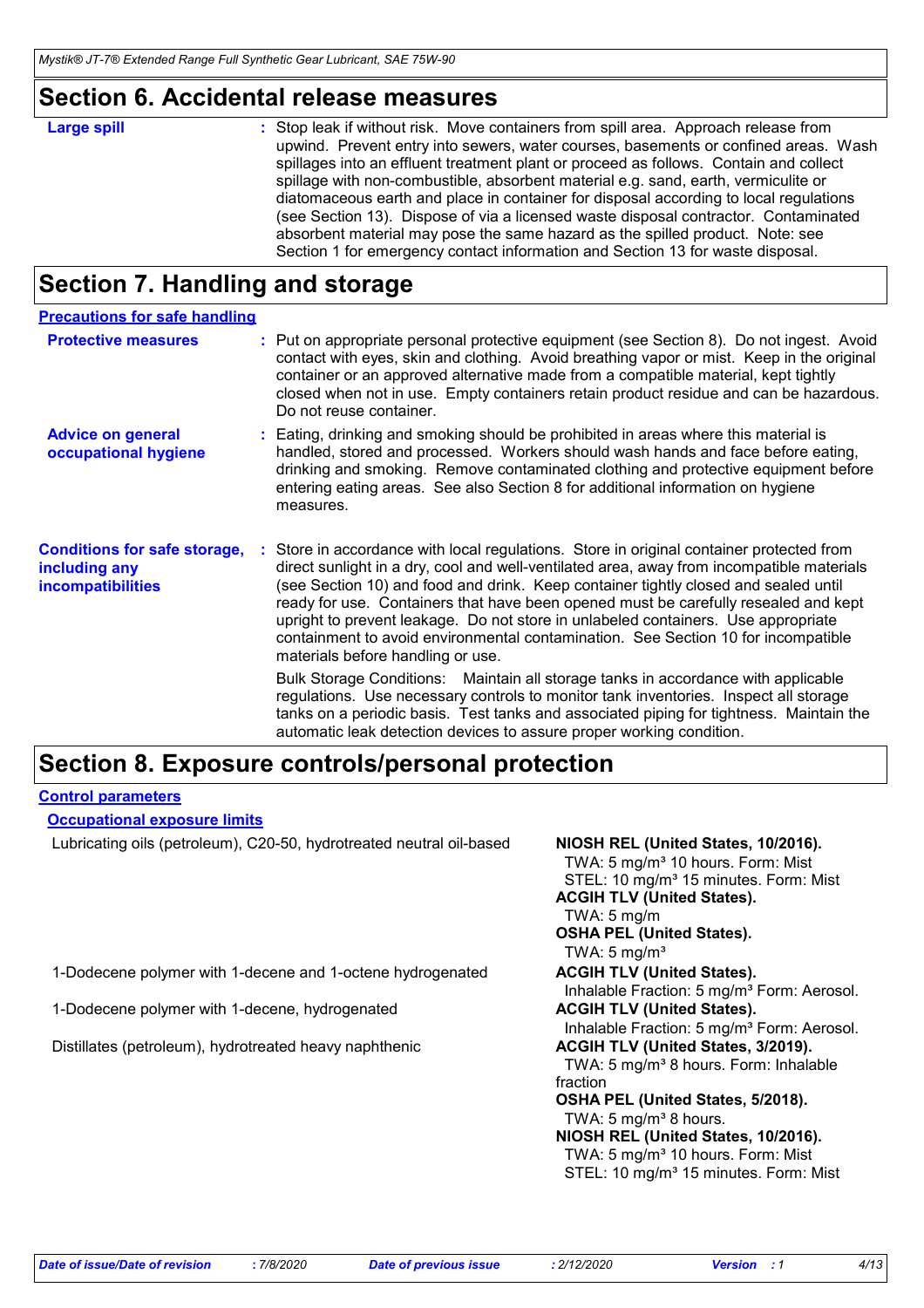### **Section 8. Exposure controls/personal protection**

| <b>Appropriate engineering</b>                   | : Good general ventilation should be sufficient to control worker exposure to airborne                                                                                                                                                                                                                                          |
|--------------------------------------------------|---------------------------------------------------------------------------------------------------------------------------------------------------------------------------------------------------------------------------------------------------------------------------------------------------------------------------------|
| <b>controls</b>                                  | contaminants.                                                                                                                                                                                                                                                                                                                   |
| <b>Environmental exposure</b><br><b>controls</b> | : Emissions from ventilation or work process equipment should be checked to ensure<br>they comply with the requirements of environmental protection legislation. In some<br>cases, vapor controls, filters or engineering modifications to the process equipment will<br>be necessary to reduce emissions to acceptable levels. |

| <b>Individual protection measures</b>                                                                                                                                                                                                                                                                                                                                                                                                                                                                                                                               |
|---------------------------------------------------------------------------------------------------------------------------------------------------------------------------------------------------------------------------------------------------------------------------------------------------------------------------------------------------------------------------------------------------------------------------------------------------------------------------------------------------------------------------------------------------------------------|
| : Wash hands, forearms and face thoroughly after handling chemical products, before<br>eating, smoking and using the lavatory and at the end of the working period.<br>Appropriate techniques should be used to remove potentially contaminated clothing.<br>Wash contaminated clothing before reusing. Ensure that eyewash stations and safety<br>showers are close to the workstation location.                                                                                                                                                                   |
| : Safety glasses equipped with side shields are recommended as minimum protection in<br>industrial settings. If contact is possible, the following protection should be worn, unless<br>the assessment indicates a higher degree of protection: chemical splash goggles.<br>Safety eyewear complying with an approved standard should be used when a risk<br>assessment indicates this is necessary to avoid exposure to liquid splashes, mists,<br>gases or dusts. If inhalation hazards exist, a full-face respirator may be required<br>instead.                 |
|                                                                                                                                                                                                                                                                                                                                                                                                                                                                                                                                                                     |
| : Avoid skin contact with liquid. Chemical-resistant gloves complying with an approved<br>standard should be worn at all times when handling chemical products if a risk<br>assessment indicates this is necessary. Considering the parameters specified by the<br>glove manufacturer, check during use that the gloves are still retaining their protective<br>properties. It should be noted that the time to breakthrough for any glove material may<br>be different for different glove manufacturers. Leather gloves are not protective for<br>liquid contact. |
| : Personal protective equipment for the body should be selected based on the task being<br>performed and the risks involved and should be approved by a specialist before<br>handling this product.                                                                                                                                                                                                                                                                                                                                                                 |
| : Avoid skin contact with liquid. Appropriate footwear and any additional skin protection<br>measures should be selected based on the task being performed and the risks involved<br>and should be approved by a specialist before handling this product. Leather boots are<br>not protective for liquid contact.                                                                                                                                                                                                                                                   |
| : Avoid inhalation of gases, vapors, mists or dusts. Use a properly fitted, air-purifying or<br>supplied-air respirator complying with an approved standard if a risk assessment<br>indicates this is necessary. Respirator selection must be based on known or anticipated<br>exposure levels, the hazards of the product and the safe working limits of the selected<br>respirator.                                                                                                                                                                               |
|                                                                                                                                                                                                                                                                                                                                                                                                                                                                                                                                                                     |

## **Section 9. Physical and chemical properties**

| <b>Date of issue/Date of revision</b>           | :7/8/2020          | <b>Date of previous issue</b>                      | : 2/12/2020 | <b>Version</b><br>:1 | 5/13 |
|-------------------------------------------------|--------------------|----------------------------------------------------|-------------|----------------------|------|
| Density gm/cm <sup>3</sup>                      | : Not available.   |                                                    |             |                      |      |
| <b>Density Ibs/gal</b>                          |                    | : Estimated 7.18 lbs/gal                           |             |                      |      |
| <b>Relative density</b>                         | : 0.861            |                                                    |             |                      |      |
| <b>Vapor density</b>                            | : $>1$ [Air = 1]   |                                                    |             |                      |      |
| <b>Vapor pressure</b>                           |                    | : 0.013 kPa (0.1 mm Hg) [room temperature]         |             |                      |      |
| Lower and upper explosive<br>(flammable) limits | : Not available.   |                                                    |             |                      |      |
| <b>Flash point</b>                              |                    | : Open cup: $197^{\circ}$ C (386.6°F) [Cleveland.] |             |                      |      |
| <b>Boiling point</b>                            | : Not available.   |                                                    |             |                      |      |
| pH                                              | $:$ Not available. |                                                    |             |                      |      |
| <b>Odor</b>                                     | : Petroleum oil    |                                                    |             |                      |      |
| <b>Color</b>                                    |                    | : Colorless to light yellow.                       |             |                      |      |
| <b>Physical state</b>                           | $:$ Liquid.        |                                                    |             |                      |      |
| <b>Appearance</b>                               |                    |                                                    |             |                      |      |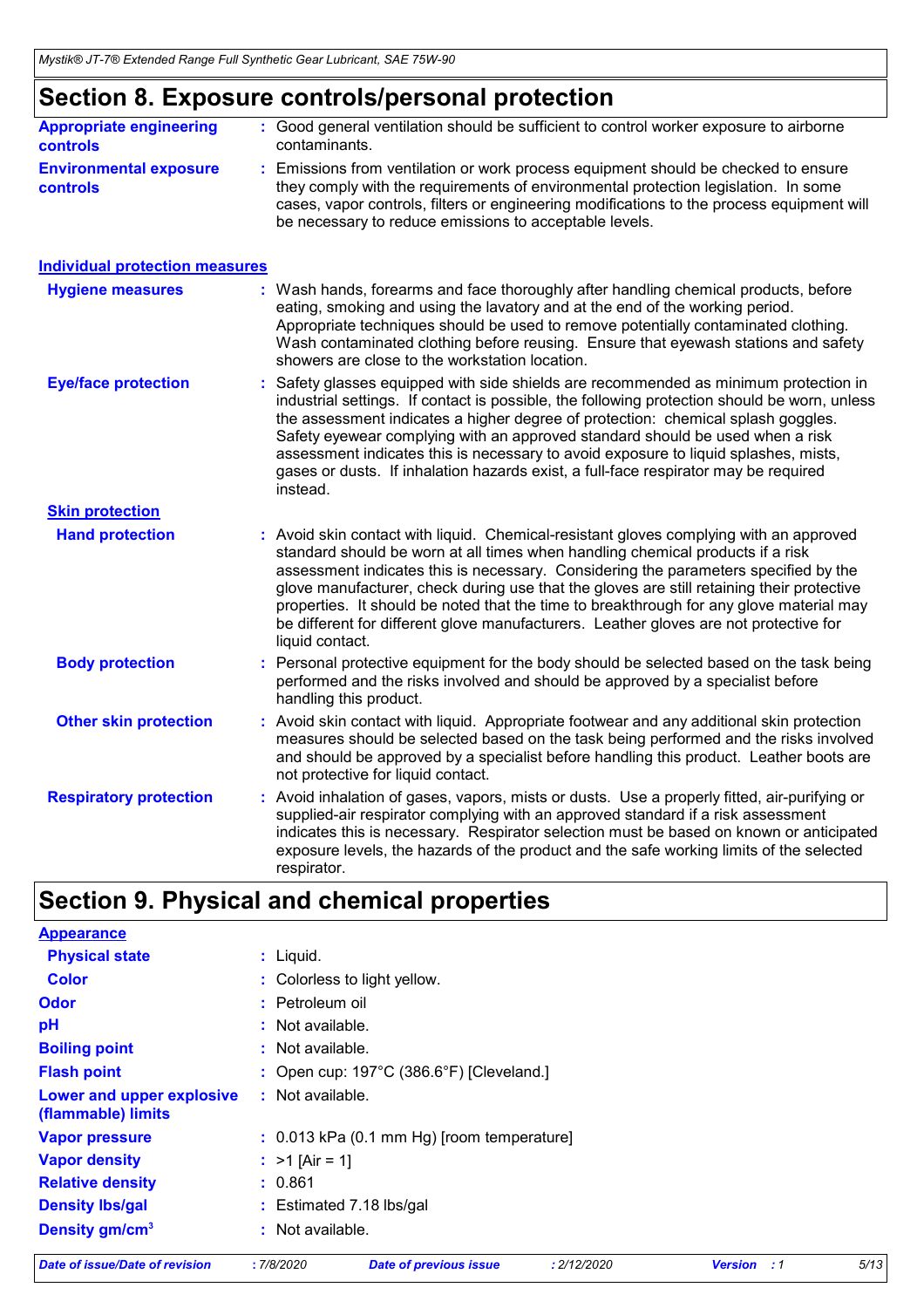### **Section 9. Physical and chemical properties**

| : Estimated 33 $@$ 60 F                                    |
|------------------------------------------------------------|
| : Not available.                                           |
| : Kinematic (40°C (104°F)): 1 cm <sup>2</sup> /s (100 cSt) |
| : Estimated 463 SUS $@104$ F                               |
|                                                            |

### **Section 10. Stability and reactivity**

| <b>Reactivity</b>                            | : Not expected to be Explosive, Self-Reactive, Self-Heating, or an Organic Peroxide<br>under US GHS Definition(s). |
|----------------------------------------------|--------------------------------------------------------------------------------------------------------------------|
| <b>Chemical stability</b>                    | : The product is stable.                                                                                           |
| <b>Possibility of hazardous</b><br>reactions | : Under normal conditions of storage and use, hazardous reactions will not occur.                                  |
| <b>Conditions to avoid</b>                   | : No specific data.                                                                                                |
| <b>Incompatible materials</b>                | : No specific data.                                                                                                |
| <b>Hazardous decomposition</b><br>products   | : Under normal conditions of storage and use, hazardous decomposition products should<br>not be produced.          |

### **Section 11. Toxicological information**

### **Information on toxicological effects**

#### **Acute toxicity**

| <b>Product/ingredient name</b>                                   | <b>Result</b>                   | <b>Species</b>        | <b>Dose</b> | <b>Exposure</b> |
|------------------------------------------------------------------|---------------------------------|-----------------------|-------------|-----------------|
| 1-Dodecene polymer with<br>1-decene and 1-octene<br>hydrogenated | LC50 Inhalation Dusts and mists | Rat - Male,<br>Female | $1.17$ mg/l | 4 hours         |
|                                                                  | LD50 Dermal                     | Rat - Male,<br>Female | >2000 mg/kg |                 |
|                                                                  | LD50 Oral                       | Rat - Male,<br>Female | >5000 mg/kg |                 |
| 1-Dodecene polymer with<br>1-decene, hydrogenated                | LC50 Inhalation Dusts and mists | Rat - Male,<br>Female | $>5$ mg/    | 4 hours         |
|                                                                  | LD50 Dermal                     | Rat - Male,<br>Female | >2000 mg/kg |                 |
|                                                                  | LD50 Oral                       | Rat - Male,<br>Female | -5000 mg/kg |                 |
| Distillates (petroleum),<br>hydrotreated heavy<br>naphthenic     | LD50 Oral                       | Rat                   | >5000 mg/kg |                 |
|                                                                  | LD50 Oral                       | Rat                   | >5000 mg/kg |                 |

**Conclusion/Summary : sec-hexadecylnaphthalene**: Practically non-irritating to eyes and to the skin. No signs indicative of systemic toxicity were noted following a 13-week dermal toxicity evaluation in rats (dose levels: 0, 125, 500 and 2000 mg/kg/day). Slight liver effects in the high dose female animals and statistically significant differences in serum chemisty were noted. The NOAEL was determined to be 125 mg/kg/day. In a ninety day oral toxicity test in rats (dose levels: 0, 500, 5000 and 20,000 ppm), one control and six high dose animals died prior to the conclusion of the study. Statically significant differences in serum chemistry and hematology were observed. Product-loaded macrophages were found in mesentric lymph nodes and livers. The NOEL was determined to be 500 ppm. Ames Assay: Negative. Chinese Hamster Ovary Assay: Negative. **Distillates (petroleum), hydrotreated heavy naphthenic**: Mineral oil mists derived from highly refined oils are reported to have low acute and sub-acute toxicities in animals. Effects from single and short-term repeated exposures to high concentrations of mineral oil mists well above applicable workplace exposure levels include lung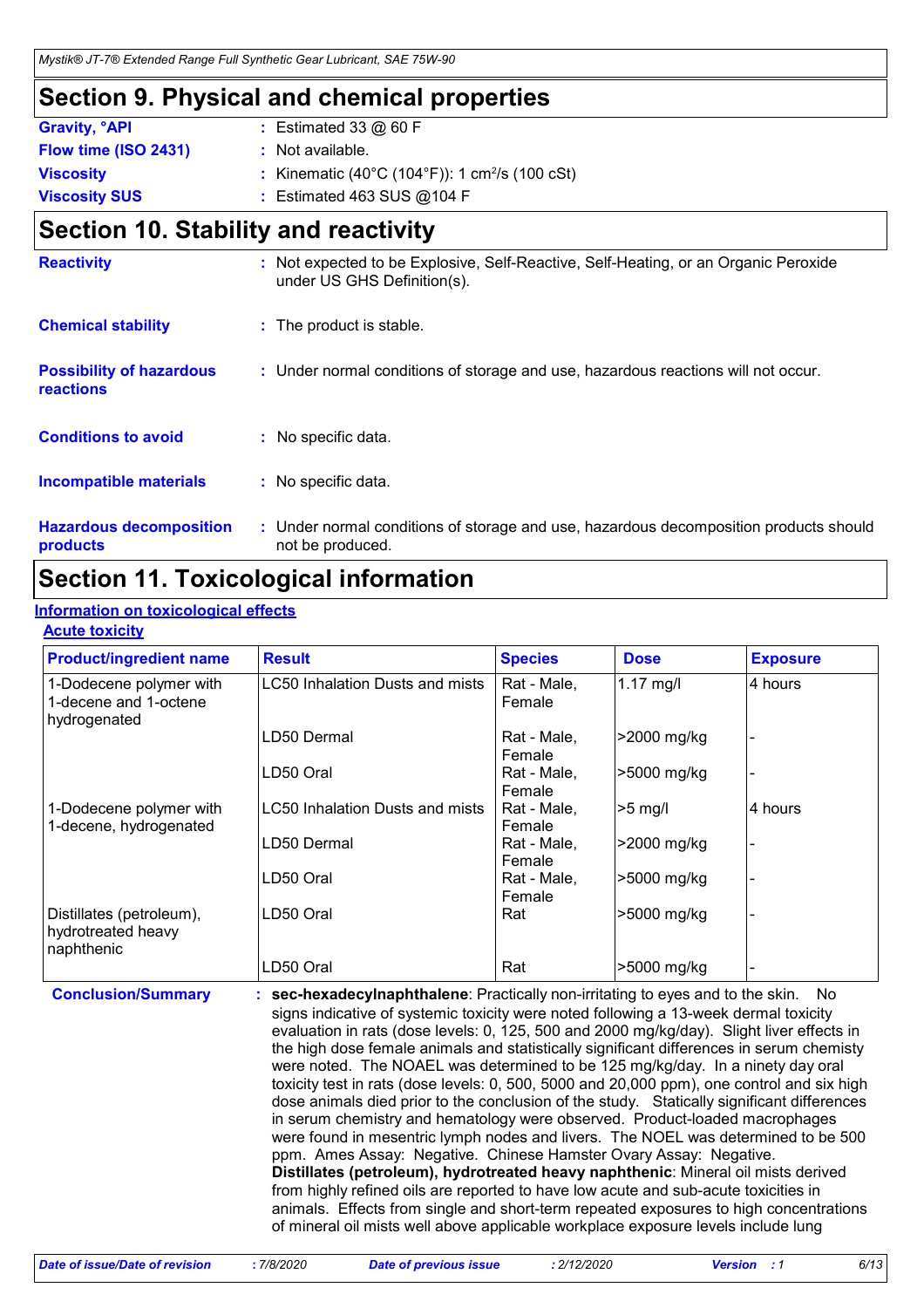### **Section 11. Toxicological information**

inflammatory reaction, lipoid granuloma formation and lipoid pneumonia. In acute and sub-acute studies involving exposures to lower concentrations of mineral oil mists at or near current work place exposure levels produced no significant toxicological effects.

#### **Irritation/Corrosion**

| <b>Product/ingredient name</b>                                   | <b>Result</b>                                                                                                                                                                                                                                      |                | <b>Species</b> | <b>Score</b> | <b>Exposure</b>                                                                                                                                                                                                                                                                                                                    | <b>Observation</b> |
|------------------------------------------------------------------|----------------------------------------------------------------------------------------------------------------------------------------------------------------------------------------------------------------------------------------------------|----------------|----------------|--------------|------------------------------------------------------------------------------------------------------------------------------------------------------------------------------------------------------------------------------------------------------------------------------------------------------------------------------------|--------------------|
| 1-Dodecene polymer with<br>1-decene and 1-octene<br>hydrogenated | Skin - Edema                                                                                                                                                                                                                                       |                | Rabbit         | 0.7          | 4 hours 0.5ml   7 days                                                                                                                                                                                                                                                                                                             |                    |
|                                                                  | Eyes - Redness of the<br>conjunctivae                                                                                                                                                                                                              |                | Rabbit         |              | 24 hours 0.5<br>ml                                                                                                                                                                                                                                                                                                                 | 72 hours           |
| 1-Dodecene polymer with<br>1-decene, hydrogenated                | Skin - Edema                                                                                                                                                                                                                                       |                | Rabbit         | 0.7          | 4 hours 0.5ml   7 days                                                                                                                                                                                                                                                                                                             |                    |
|                                                                  | Eyes - Redness of the<br>conjunctivae                                                                                                                                                                                                              |                | Rabbit         | 1            | 24 hours $0.5$<br>ml                                                                                                                                                                                                                                                                                                               | 72 hours           |
| <b>Skin</b><br><b>Eyes</b>                                       | : sec-hexadecylnaphthalene: Practically non-irritating to the skin.<br>cause mild skin irritation and inflammation.<br>skin irritation and inflammation.<br>: sec-hexadecylnaphthalene: Practically non-irritating to eyes.<br>irritating to eyes. |                |                |              | 1-Dodecene polymer with 1-decene and 1-octene hydrogenated: This product can<br>1-Dodecene polymer with 1-decene, hydrogenated: This product can cause mild<br>1-Dodecene polymer with 1-decene and 1-octene hydrogenated: Practically non-<br>1-Dodecene polymer with 1-decene, hydrogenated: Practically non-irritating to eyes. |                    |
| <b>Respiratory</b>                                               | : No additional information.                                                                                                                                                                                                                       |                |                |              |                                                                                                                                                                                                                                                                                                                                    |                    |
| <b>Sensitization</b>                                             |                                                                                                                                                                                                                                                    |                |                |              |                                                                                                                                                                                                                                                                                                                                    |                    |
| <b>Product/ingredient name</b>                                   | <b>Route of</b><br>exposure                                                                                                                                                                                                                        | <b>Species</b> |                |              | <b>Result</b>                                                                                                                                                                                                                                                                                                                      |                    |

| <u>i i oducenigi culcile name</u>                                | noult of<br><b>exposure</b> | <b>UNGUIGO</b> | Result          |
|------------------------------------------------------------------|-----------------------------|----------------|-----------------|
| 1-Dodecene polymer with<br>1-decene and 1-octene<br>hydrogenated | skin                        | Guinea pig     | Not sensitizing |
| 1-Dodecene polymer with<br>1-decene, hydrogenated                | skin                        | Guinea pig     | Not sensitizing |

**Skin**

**: 1-Dodecene polymer with 1-decene and 1-octene hydrogenated**: Non-sensitizer to skin.

**1-Dodecene polymer with 1-decene, hydrogenated**: Non-sensitizer to skin.

- **Respiratory**
- **:** No additional information.

#### **Mutagenicity**

| <b>Product/ingredient name</b>                                   | <b>Test</b> | <b>Experiment</b>                                                                                                                                |                                        | <b>Result</b>      |      |
|------------------------------------------------------------------|-------------|--------------------------------------------------------------------------------------------------------------------------------------------------|----------------------------------------|--------------------|------|
| 1-Dodecene polymer with<br>1-decene and 1-octene<br>hydrogenated | <b>EU</b>   | Experiment: In vitro<br>Subject: Bacteria                                                                                                        | Metabolic activation: with and without | <b>Negative</b>    |      |
|                                                                  | EU          | Experiment: In vivo                                                                                                                              | Subject: Mammalian-Animal              | Negative           |      |
| 1-Dodecene polymer with<br>1-decene, hydrogenated                | EU          | Experiment: In vitro<br>Subject: Bacteria                                                                                                        | Metabolic activation: with and without | <b>Negative</b>    |      |
|                                                                  | EU          | Experiment: In vivo                                                                                                                              | Subject: Mammalian-Animal              | <b>Negative</b>    |      |
| <b>Conclusion/Summary</b>                                        | effect.     | 1-Dodecene polymer with 1-decene and 1-octene hydrogenated: No mutagenic<br>1-Dodecene polymer with 1-decene, hydrogenated: No mutagenic effect. |                                        |                    |      |
| <b>Carcinogenicity</b>                                           |             |                                                                                                                                                  |                                        |                    |      |
| Not available.                                                   |             |                                                                                                                                                  |                                        |                    |      |
| <b>Conclusion/Summary</b>                                        |             | : No additional information.                                                                                                                     |                                        |                    |      |
| <b>Reproductive toxicity</b>                                     |             |                                                                                                                                                  |                                        |                    |      |
| Date of issue/Date of revision                                   | :7/8/2020   | <b>Date of previous issue</b>                                                                                                                    | : 2/12/2020                            | <b>Version</b> : 1 | 7/13 |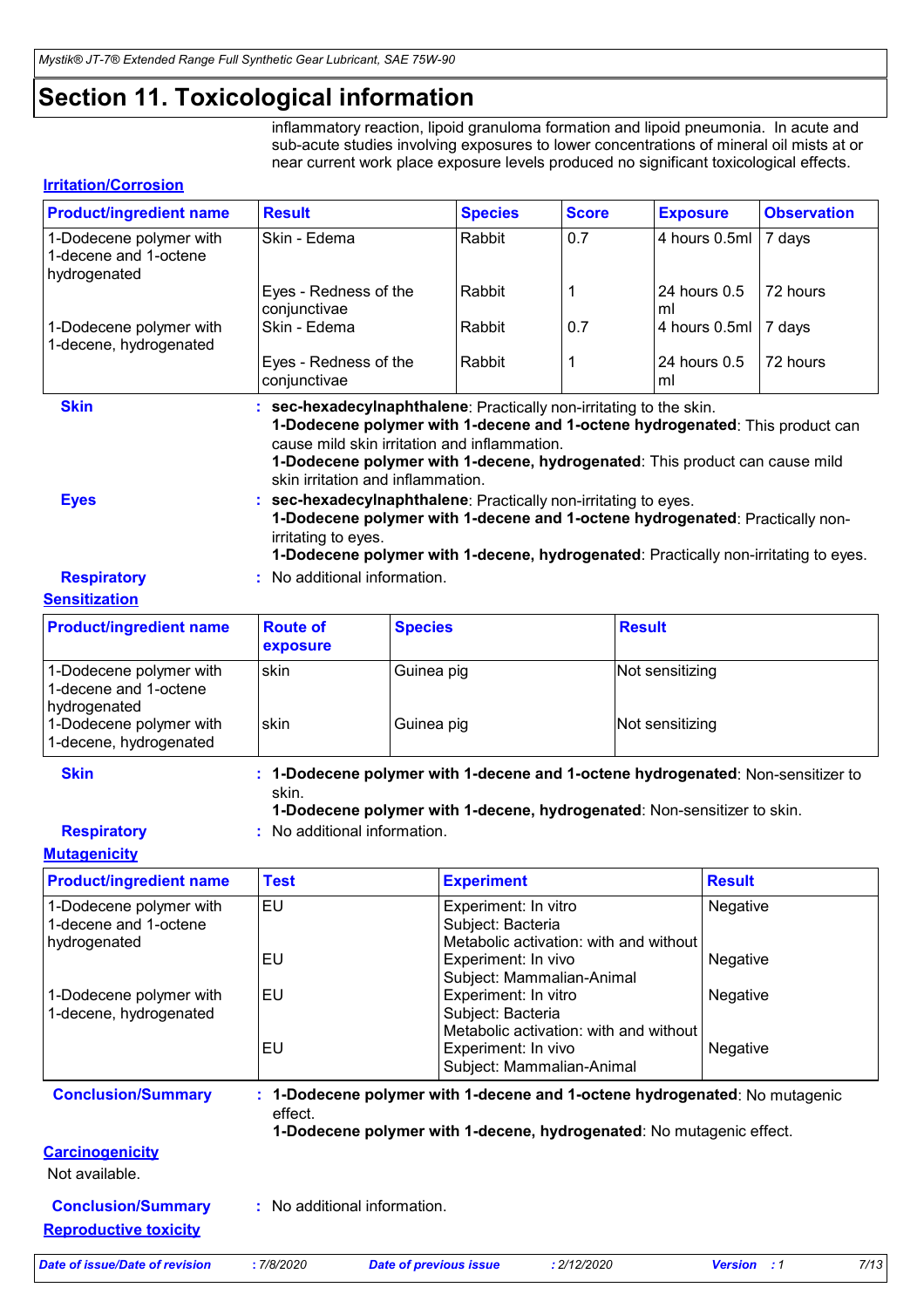### **Section 11. Toxicological information**

| <b>Product/ingredient name</b>                                   | <b>Maternal</b><br>toxicity | <b>Fertility</b> | <b>Development</b><br>toxin | <b>Species</b>     | <b>Dose</b>             | <b>Exposure</b> |
|------------------------------------------------------------------|-----------------------------|------------------|-----------------------------|--------------------|-------------------------|-----------------|
| 1-Dodecene polymer with<br>1-decene and 1-octene<br>hydrogenated | Negative                    | <b>Negative</b>  | Negative                    | Rat - Male, Female | Oral:<br>1000 mg/<br>kg |                 |
| 1-Dodecene polymer with<br>1-decene, hydrogenated                | Negative                    | <b>Negative</b>  | <b>Negative</b>             | Rat - Male, Female | Oral:<br>1000 mg/<br>kg |                 |

significant effects or critical hazards. **1-Dodecene polymer with 1-decene, hydrogenated**: No known significant effects or critical hazards.

### **Teratogenicity**

Not available.

**Conclusion/Summary :** No additional information.

#### **Specific target organ toxicity (single exposure)**

Not available.

#### **Specific target organ toxicity (repeated exposure)**

Not available.

#### **Aspiration hazard**

| <b>Name</b>                                                                                                  | <b>Result</b>                                                                  |
|--------------------------------------------------------------------------------------------------------------|--------------------------------------------------------------------------------|
| Butene, homopolymer (products derived from either/or But-1-ene/But-<br>$2$ -ene $)$                          | <b>ASPIRATION HAZARD - Category 1</b>                                          |
| 1-Dodecene polymer with 1-decene and 1-octene hydrogenated<br>1-Dodecene polymer with 1-decene, hydrogenated | <b>ASPIRATION HAZARD - Category 1</b><br><b>ASPIRATION HAZARD - Category 1</b> |

#### **Information on the likely :** Not available.

| routes of exposure                    |                                                     |
|---------------------------------------|-----------------------------------------------------|
| <b>Potential acute health effects</b> |                                                     |
| <b>Eye contact</b>                    | : No known significant effects or critical hazards. |
| <b>Inhalation</b>                     | : No known significant effects or critical hazards. |
| <b>Skin contact</b>                   | : Causes skin irritation.                           |
| <b>Ingestion</b>                      | : No known significant effects or critical hazards. |

#### **Symptoms related to the physical, chemical and toxicological characteristics**

| <b>Eye contact</b>  | : Adverse symptoms may include the following:<br>pain or irritation<br>watering<br>redness |
|---------------------|--------------------------------------------------------------------------------------------|
| <b>Inhalation</b>   | : No specific data.                                                                        |
| <b>Skin contact</b> | : Adverse symptoms may include the following:<br>irritation<br>redness                     |
| <b>Ingestion</b>    | : No specific data.                                                                        |

|                                                                                | Delayed and immediate effects and also chronic effects from short and long term exposure |
|--------------------------------------------------------------------------------|------------------------------------------------------------------------------------------|
| <b>Short term exposure</b>                                                     |                                                                                          |
| <b>Potential immediate</b><br><b>effects</b>                                   | : Not available.                                                                         |
| <b>Potential delayed effects : Not available.</b><br><b>Long term exposure</b> |                                                                                          |

|  | Date of issue/Date of revision |  |
|--|--------------------------------|--|
|  |                                |  |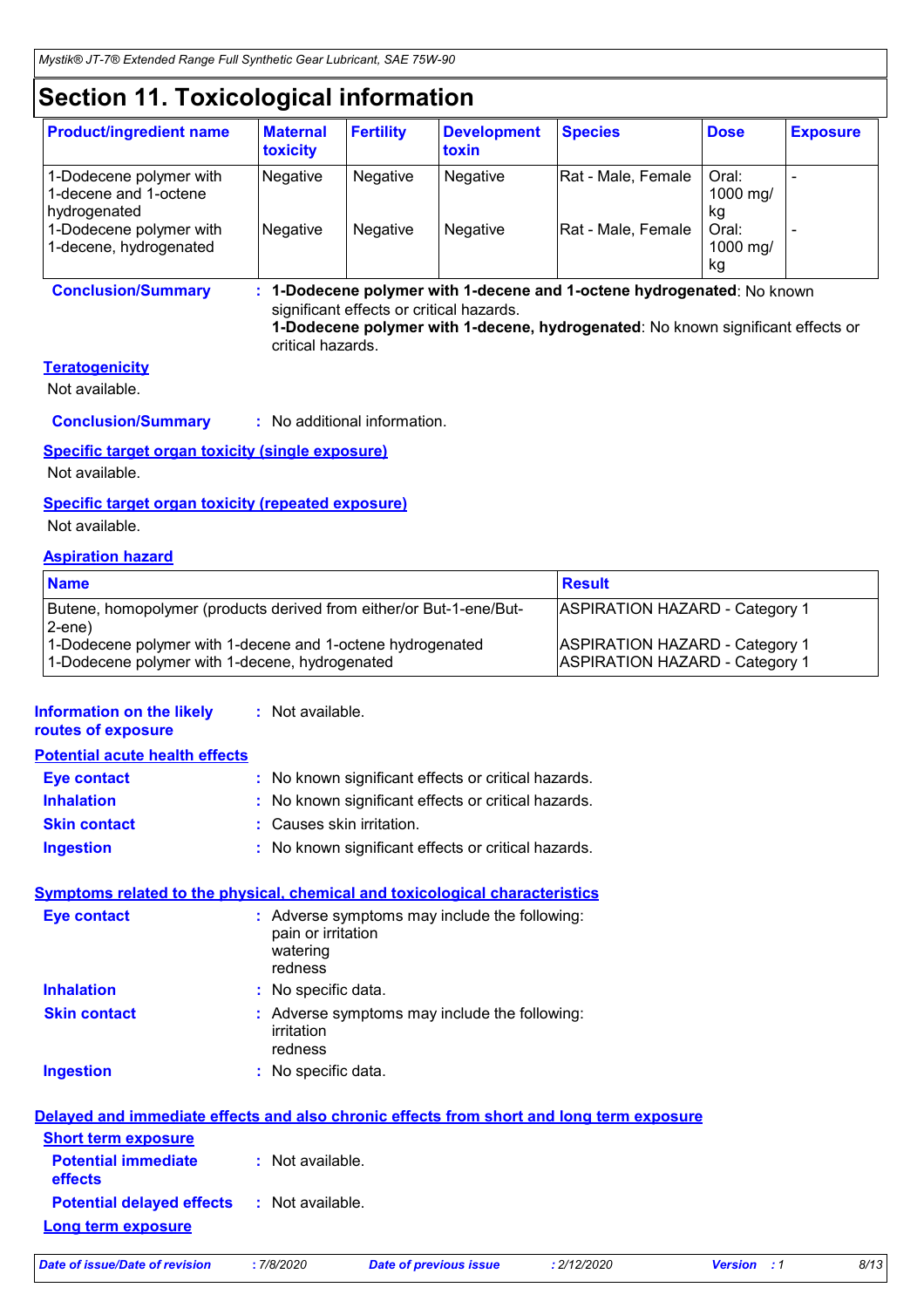### **Section 11. Toxicological information**

| <b>Potential immediate</b><br>effects   | : Not available.                                    |
|-----------------------------------------|-----------------------------------------------------|
| <b>Potential delayed effects</b>        | $:$ Not available.                                  |
| <b>Potential chronic health effects</b> |                                                     |
| Not available.                          |                                                     |
| <b>General</b>                          | : No known significant effects or critical hazards. |
| <b>Carcinogenicity</b>                  | : No known significant effects or critical hazards. |
| <b>Mutagenicity</b>                     | : No known significant effects or critical hazards. |
| <b>Teratogenicity</b>                   | : No known significant effects or critical hazards. |
| <b>Developmental effects</b>            | : No known significant effects or critical hazards. |
| <b>Fertility effects</b>                | : No known significant effects or critical hazards. |
|                                         |                                                     |

## **Section 12. Ecological information**

| <b>Product/ingredient name</b>                                                   | <b>Result</b>                                                        | <b>Species</b>                                                               | <b>Exposure</b>      |
|----------------------------------------------------------------------------------|----------------------------------------------------------------------|------------------------------------------------------------------------------|----------------------|
| Butene, homopolymer<br>(products derived from either/<br>or But-1-ene/But-2-ene) | EC50 >1000 mg/l similar material                                     | Daphnia                                                                      | 48 hours             |
|                                                                                  | LC50 >1000 mg/l similar material                                     | Fish                                                                         | 96 hours             |
| 1-Dodecene polymer with<br>1-decene and 1-octene<br>hydrogenated                 | Acute EC50 1000 mg/l Fresh water                                     | Crustaceans - Daphnia magna                                                  | 48 hours             |
|                                                                                  | Acute LC50 >1000 mg/l Fresh water                                    | Fish - Oncorhynchus mykiss -<br>Juvenile (Fledgling, Hatchling,<br>Weanling) | 96 hours             |
|                                                                                  | Chronic NOEL 125 mg/l Fresh water                                    | Crustaceans - Daphnia magna                                                  | 21 days              |
| 1-Dodecene polymer with<br>1-decene, hydrogenated                                | Acute EC50 1000 mg/l Fresh water                                     | Crustaceans - Daphnia magna                                                  | 48 hours             |
|                                                                                  | Acute LC50 >1000 mg/l Fresh water                                    | Fish - Oncorhynchus mykiss -<br>Juvenile (Fledgling, Hatchling,<br>Weanling) | 96 hours             |
|                                                                                  | Chronic NOEL 125 mg/l Fresh water                                    | Crustaceans - Daphnia magna                                                  | 21 days              |
| Distillates (petroleum),<br>hydrotreated heavy<br>naphthenic                     | Acute EC50 >10000 mg/l Fresh water                                   | Daphnia - Daphnia magna                                                      | 48 hours             |
|                                                                                  | Acute LC50 >100 mg/l Fresh water<br>Acute NOEL >100 mg/l Fresh water | Fish - Pimephales promelas<br>Algae - Pseudokirchneriella<br>subcapitata     | 96 hours<br>72 hours |

#### **Persistence and degradability**

| Butene, homopolymer (products derived from either/or But-1-ene/But-2-ene): This<br><b>Conclusion/Summary</b><br>product is unlikely to biodegrade at a significant rate. |                          |                   |                  |
|--------------------------------------------------------------------------------------------------------------------------------------------------------------------------|--------------------------|-------------------|------------------|
| <b>Product/ingredient name</b>                                                                                                                                           | <b>Aquatic half-life</b> | <b>Photolysis</b> | Biodegradability |
| Distillates (petroleum),<br>hydrotreated heavy                                                                                                                           |                          |                   | <b>Inherent</b>  |

naphthenic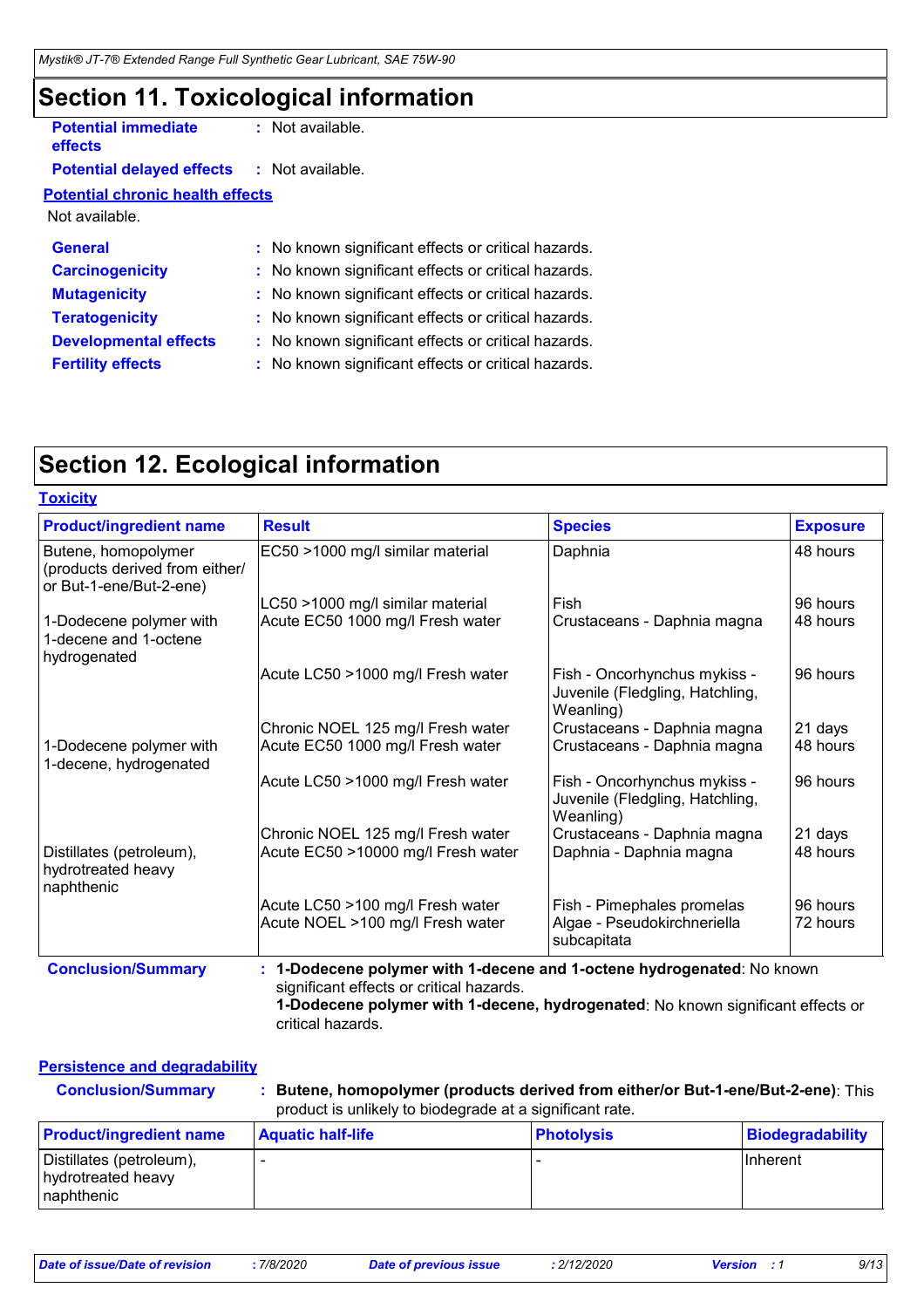### **Section 12. Ecological information**

#### **Bioaccumulative potential**

| <b>Product/ingredient name</b>                                                   | $LogP_{ow}$ | <b>BCF</b>  | <b>Potential</b> |
|----------------------------------------------------------------------------------|-------------|-------------|------------------|
| Butene, homopolymer<br>(products derived from either/<br>or But-1-ene/But-2-ene) | 7.6 to 7.8  | 314 to 1882 | high             |
| 1-Decene, tetramer, mixed<br>with 1-decene trimer,<br>hydrogenated               | 5           |             | high             |
| Distillates (petroleum),<br>hydrotreated heavy<br>naphthenic                     | >6          |             | high             |

#### **Mobility in soil**

| <b>Soil/water partition</b>    | : Not available. |
|--------------------------------|------------------|
| coefficient (K <sub>oc</sub> ) |                  |

#### **Other adverse effects** : No known significant effects or critical hazards.

### **Section 13. Disposal considerations**

| <b>Disposal methods</b> | : The generation of waste should be avoided or minimized wherever possible. Disposal<br>of this product, solutions and any by-products should at all times comply with the<br>requirements of environmental protection and waste disposal legislation and any<br>regional local authority requirements. Dispose of surplus and non-recyclable products<br>via a licensed waste disposal contractor. Waste should not be disposed of untreated to<br>the sewer unless fully compliant with the requirements of all authorities with jurisdiction.<br>Waste packaging should be recycled. Incineration or landfill should only be considered<br>when recycling is not feasible. This material and its container must be disposed of in a<br>safe way. Care should be taken when handling emptied containers that have not been<br>cleaned or rinsed out. Empty containers or liners may retain some product residues.<br>Avoid dispersal of spilled material and runoff and contact with soil, waterways, drains<br>and sewers. |
|-------------------------|-------------------------------------------------------------------------------------------------------------------------------------------------------------------------------------------------------------------------------------------------------------------------------------------------------------------------------------------------------------------------------------------------------------------------------------------------------------------------------------------------------------------------------------------------------------------------------------------------------------------------------------------------------------------------------------------------------------------------------------------------------------------------------------------------------------------------------------------------------------------------------------------------------------------------------------------------------------------------------------------------------------------------------|
|-------------------------|-------------------------------------------------------------------------------------------------------------------------------------------------------------------------------------------------------------------------------------------------------------------------------------------------------------------------------------------------------------------------------------------------------------------------------------------------------------------------------------------------------------------------------------------------------------------------------------------------------------------------------------------------------------------------------------------------------------------------------------------------------------------------------------------------------------------------------------------------------------------------------------------------------------------------------------------------------------------------------------------------------------------------------|

### **Section 14. Transport information**

|                                      | <b>DOT Classification</b> | <b>IMDG</b>              | <b>IATA</b>     |
|--------------------------------------|---------------------------|--------------------------|-----------------|
| <b>UN number</b>                     | Not regulated.            | Not regulated.           | Not regulated.  |
| <b>UN proper</b><br>shipping name    | ۰                         | -                        |                 |
| <b>Transport</b><br>hazard class(es) |                           | $\overline{\phantom{0}}$ |                 |
| <b>Packing group</b>                 | $\overline{\phantom{a}}$  | $\overline{\phantom{a}}$ | $\qquad \qquad$ |
| <b>Environmental</b><br>hazards      | No.                       | No.                      | No.             |

**Oil:** The product(s) represented by this SDS is (are) regulated as "oil" under 49 CFR Part 130. Shipments by rail or highway in packaging having a capacity of 3500 gallons or more or in a quantity greater 42,000 gallons are subject to these requirements. In addition, mixtures containing 10% or more of this product may be subject to these requirements.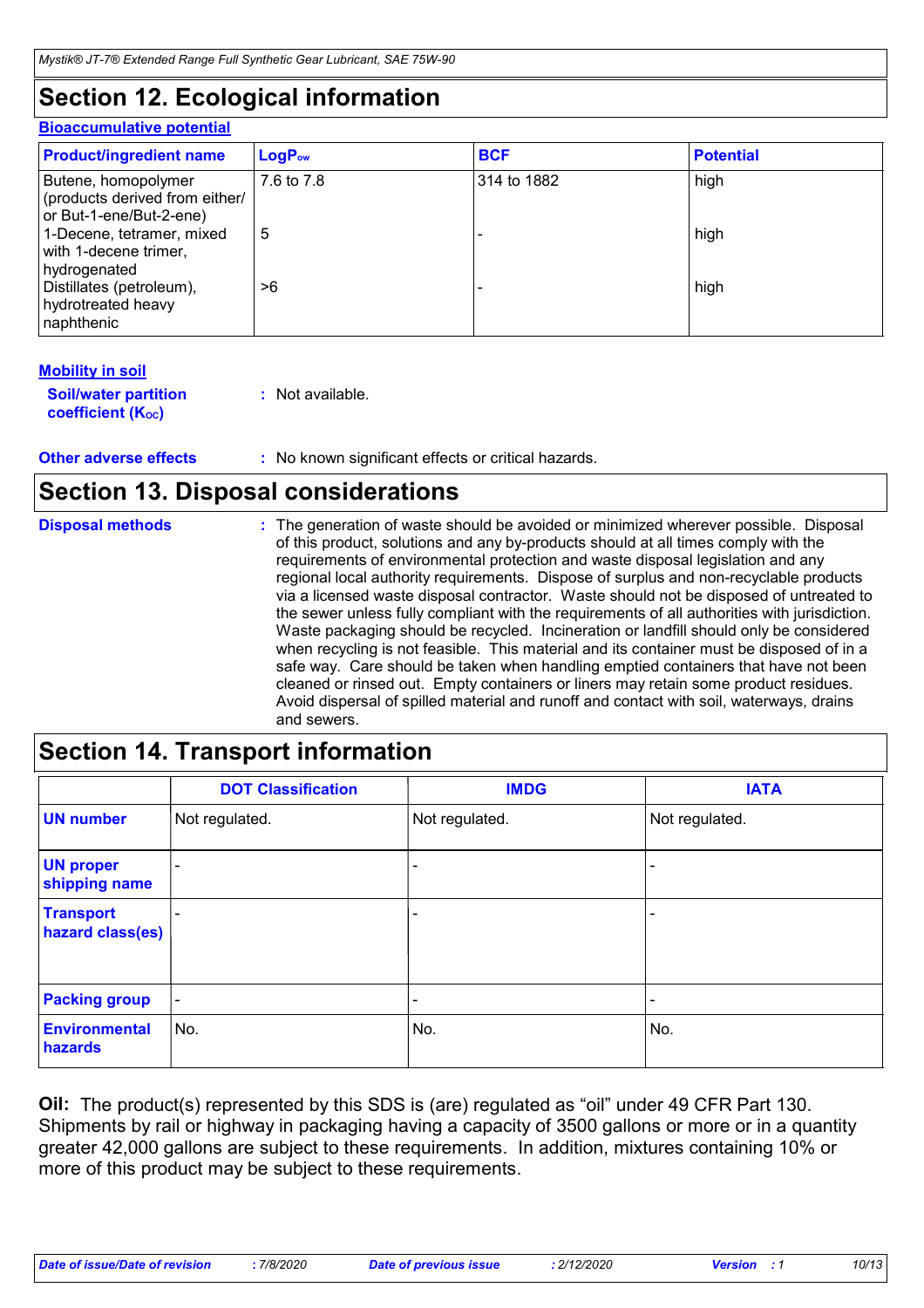### **Section 14. Transport information**

**Special precautions for user** : Transport within user's premises: always transport in closed containers that are upright and secure. Ensure that persons transporting the product know what to do in the event of an accident or spillage.

**Transport in bulk according :** Not available. **to Annex II of MARPOL and the IBC Code**

### **Section 15. Regulatory information**

**U.S. Federal regulations : United States inventory (TSCA 8b)**: All components are listed or exempted. **Clean Water Act (CWA) 307**: naphthalene; ethylbenzene

**Clean Water Act (CWA) 311**: naphthalene; xylene; ethylbenzene

This material is classified as an oil under Section 311 of the Clean Water Act (CWA) and the Oil Pollution Act of 1990 (OPA). Discharges or spills which produce a visible sheen on waters of the United States, their adjoining shorelines, or into conduits leading to surface waters must be reported to the EPA's National Response Center at (800) 424-8802.

#### **SARA 302/304**

**Composition/information on ingredients**

**SARA 304 RQ :** Not applicable.

#### **SARA 311/312**

**Classification :** SKIN IRRITATION - Category 2

**Composition/information on ingredients**

| <b>Name</b>                                                                      | $\frac{9}{6}$ | <b>Classification</b>                                                        |
|----------------------------------------------------------------------------------|---------------|------------------------------------------------------------------------------|
| Butene, homopolymer (products<br>derived from either/or But-1-ene/<br>But-2-ene) | I≥10 - ≤25    | <b>SKIN IRRITATION - Category 2</b><br><b>ASPIRATION HAZARD - Category 1</b> |
| 1-Dodecene polymer with<br>1-decene and 1-octene<br>hydrogenated                 | ≤10           | <b>ASPIRATION HAZARD - Category 1</b>                                        |
| 1-Dodecene polymer with<br>1-decene, hydrogenated                                | ≤10           | <b>ASPIRATION HAZARD - Category 1</b>                                        |

#### **State regulations**

| <b>Massachusetts</b> | : None of the components are listed.                                                                                |
|----------------------|---------------------------------------------------------------------------------------------------------------------|
| <b>New York</b>      | : The following components are listed: Butene, homopolymer (products derived from<br>either/or But-1-ene/But-2-ene) |
| <b>New Jersey</b>    | : None of the components are listed.                                                                                |
| Pennsylvania         | : The following components are listed: Butene, homopolymer (products derived from<br>either/or But-1-ene/But-2-ene) |

**California Prop. 65 Clear and Reasonable Warnings (2018)**

**A WARNING**: This product can expose you to chemicals including Cumene, Naphthalene, Ethylbenzene, which are known to the State of California to cause cancer. For more information go to www.P65Warnings.ca.gov.

#### **International regulations**

| <b>Inventory list</b> |                                          |
|-----------------------|------------------------------------------|
| <b>United States</b>  | : All components are listed or exempted. |
| <b>Australia</b>      | : Not determined.                        |
| <b>Canada</b>         | : All components are listed or exempted. |
| <b>China</b>          | : Not determined.                        |
| <b>Europe</b>         | : Not determined.                        |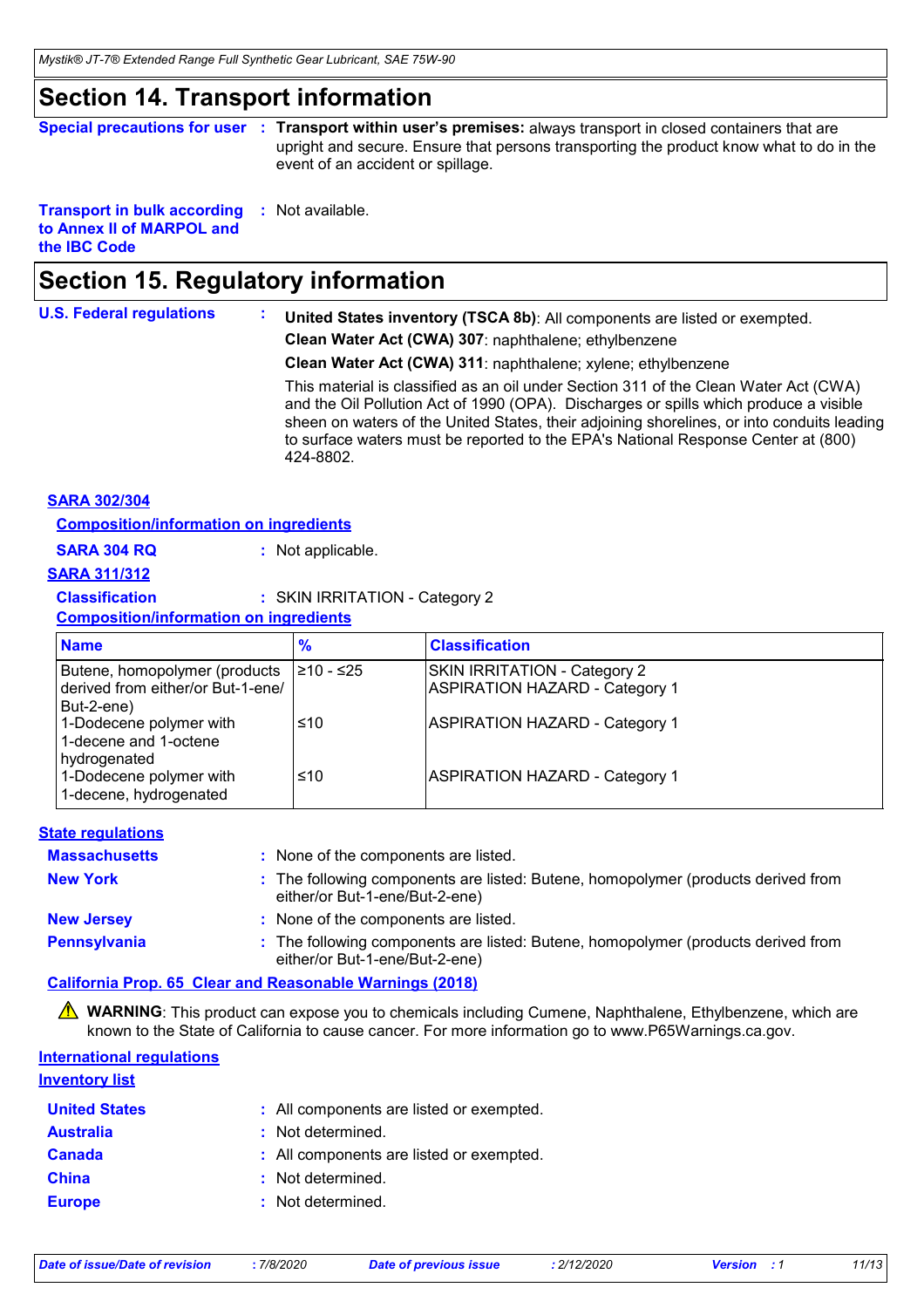### **Section 15. Regulatory information**

| <b>Japan</b>             | Japan inventory (ENCS): Not determined.<br>Japan inventory (ISHL): Not determined. |  |
|--------------------------|------------------------------------------------------------------------------------|--|
| <b>Malaysia</b>          | Not determined.                                                                    |  |
| <b>New Zealand</b>       | Not determined.<br>÷                                                               |  |
| <b>Philippines</b>       | Not determined.                                                                    |  |
| <b>Republic of Korea</b> | Not determined.<br>÷                                                               |  |
| <b>Taiwan</b>            | Not determined.                                                                    |  |
| <b>Thailand</b>          | Not determined.<br>÷                                                               |  |
| <b>Turkey</b>            | Not determined.<br>×                                                               |  |
| <b>Viet Nam</b>          | Not determined.<br>÷                                                               |  |

### **Section 16. Other information**

**National Fire Protection Association (U.S.A.)**



**Reprinted with permission from NFPA 704-2001, Identification of the Hazards of Materials for Emergency Response Copyright ©1997, National Fire Protection Association, Quincy, MA 02269. This reprinted material is not the complete and official position of the National Fire Protection Association, on the referenced subject which is represented only by the standard in its entirety.**

**Copyright ©2001, National Fire Protection Association, Quincy, MA 02269. This warning system is intended to be interpreted and applied only by properly trained individuals to identify fire, health and reactivity hazards of chemicals. The user is referred to certain limited number of chemicals with recommended classifications in NFPA 49 and NFPA 325, which would be used as a guideline only. Whether the chemicals are classified by NFPA or not, anyone using the 704 systems to classify chemicals does so at their own risk.**

#### **Procedure used to derive the classification**

| <b>Classification</b><br><b>SKIN IRRITATION - Category 2</b> |                                                                                                                                                                                                                                                                                                                                                                                                                                                                                                                                                      | <b>Justification</b> |
|--------------------------------------------------------------|------------------------------------------------------------------------------------------------------------------------------------------------------------------------------------------------------------------------------------------------------------------------------------------------------------------------------------------------------------------------------------------------------------------------------------------------------------------------------------------------------------------------------------------------------|----------------------|
|                                                              |                                                                                                                                                                                                                                                                                                                                                                                                                                                                                                                                                      | Calculation method   |
| <b>History</b>                                               |                                                                                                                                                                                                                                                                                                                                                                                                                                                                                                                                                      |                      |
| Date of printing                                             | : 7/8/2020                                                                                                                                                                                                                                                                                                                                                                                                                                                                                                                                           |                      |
| Date of issue/Date of<br>revision                            | : 7/8/2020                                                                                                                                                                                                                                                                                                                                                                                                                                                                                                                                           |                      |
| Date of previous issue                                       | : 2/12/2020                                                                                                                                                                                                                                                                                                                                                                                                                                                                                                                                          |                      |
| <b>Version</b>                                               | : 1                                                                                                                                                                                                                                                                                                                                                                                                                                                                                                                                                  |                      |
| <b>Key to abbreviations</b>                                  | : ATE = Acute Toxicity Estimate<br>BCF = Bioconcentration Factor<br>GHS = Globally Harmonized System of Classification and Labelling of Chemicals<br>IATA = International Air Transport Association<br>IBC = Intermediate Bulk Container<br><b>IMDG = International Maritime Dangerous Goods</b><br>LogPow = logarithm of the octanol/water partition coefficient<br>MARPOL = International Convention for the Prevention of Pollution From Ships, 1973<br>as modified by the Protocol of 1978. ("Marpol" = marine pollution)<br>UN = United Nations |                      |
| <b>References</b>                                            | : Not available.                                                                                                                                                                                                                                                                                                                                                                                                                                                                                                                                     |                      |

**Notice to reader Indicates information that has changed from previously issued version.**